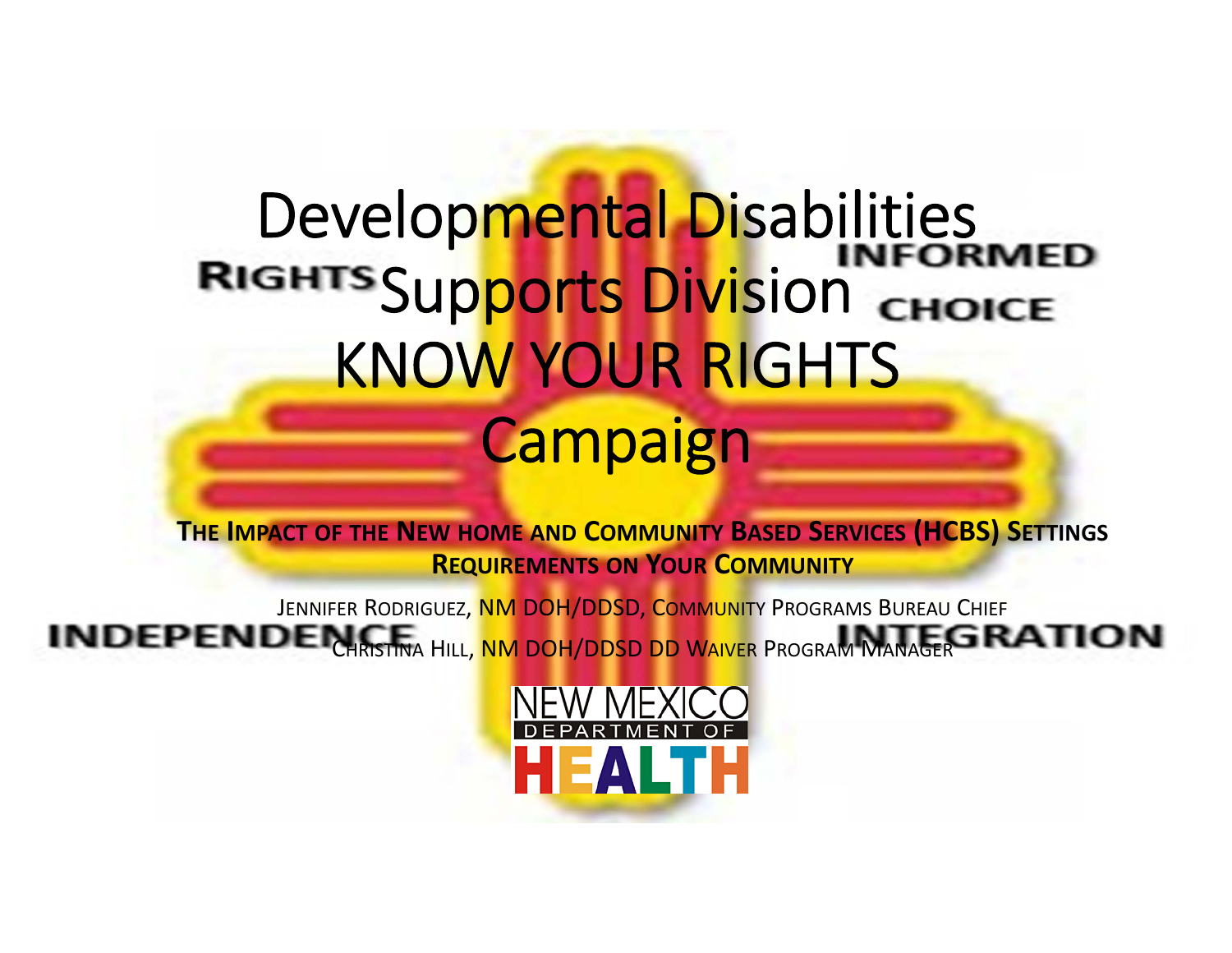### Rooted in Rights

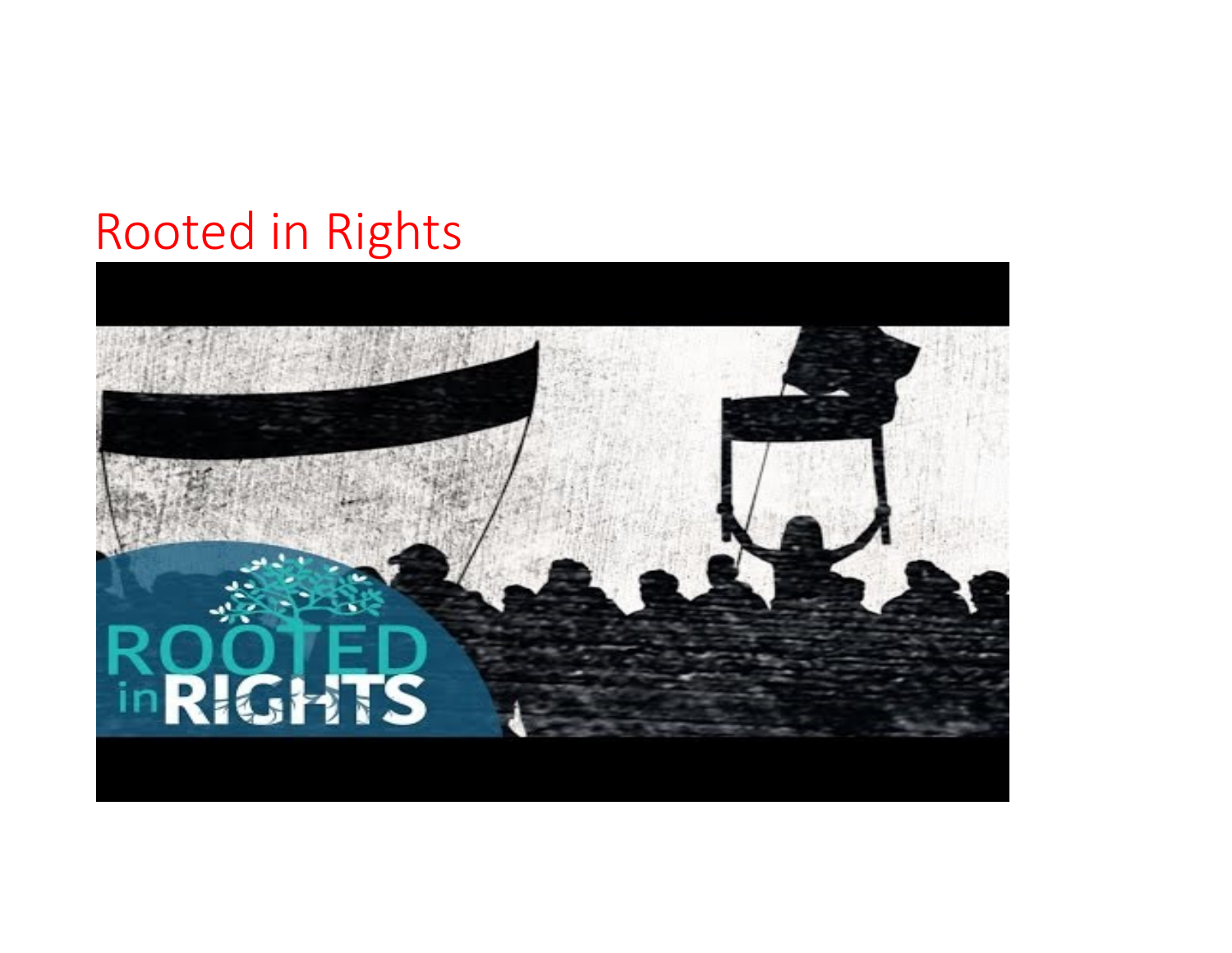# What is the Know Your Rights Campaign?

- •Statewide initiative with DDSD and HSD
- •Engage stakeholders
- •Advocacy with and for people with IDD
- •Rights and Dignity of people with IDD
- •Informed choices
- •Respect
- •Participate in community
- •Valued and equal citizens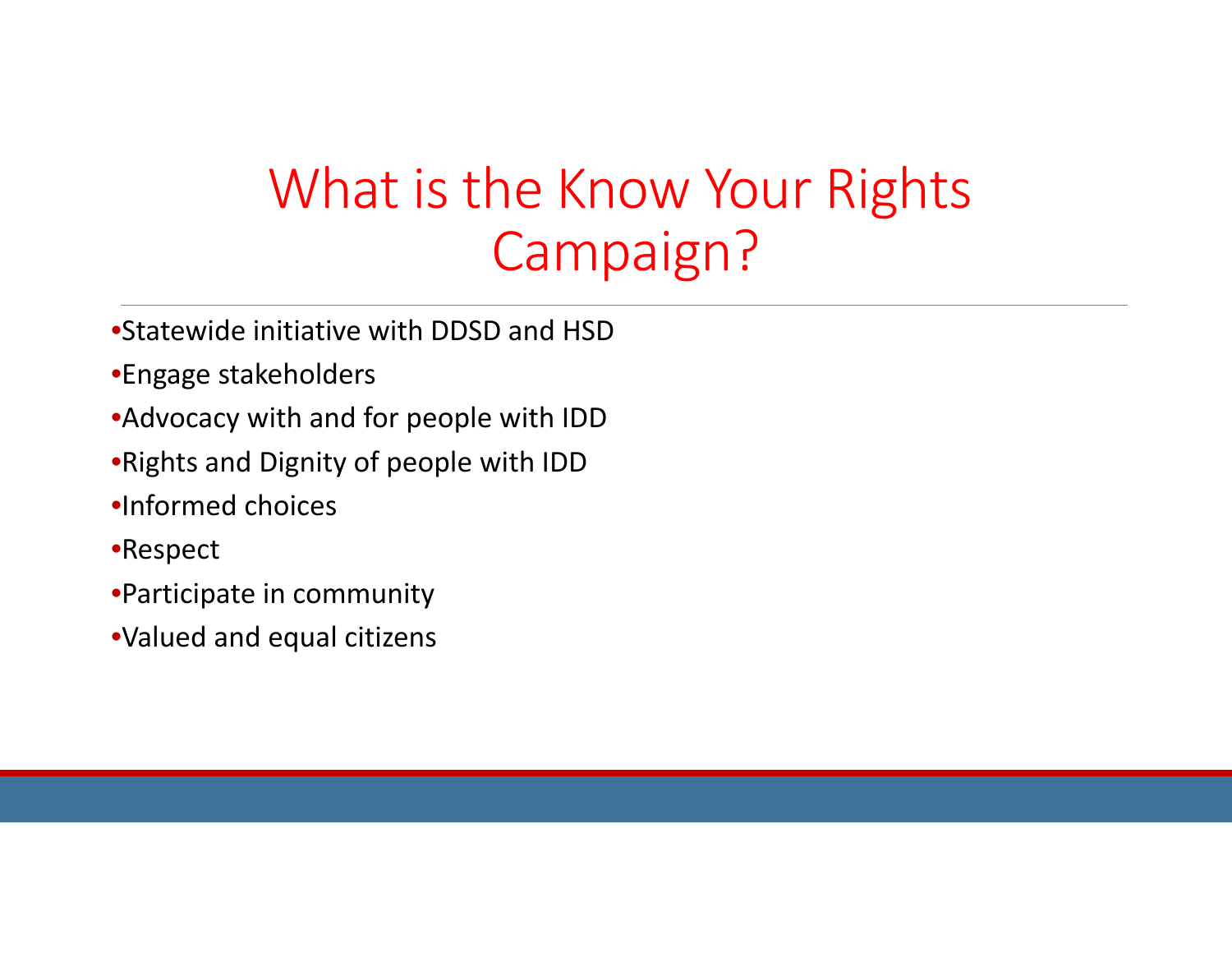### What is the Know Your Rights Campaign?

•Opportunity to reaffirm values

•Opportunity to educate the public

•Opportunity to get involved

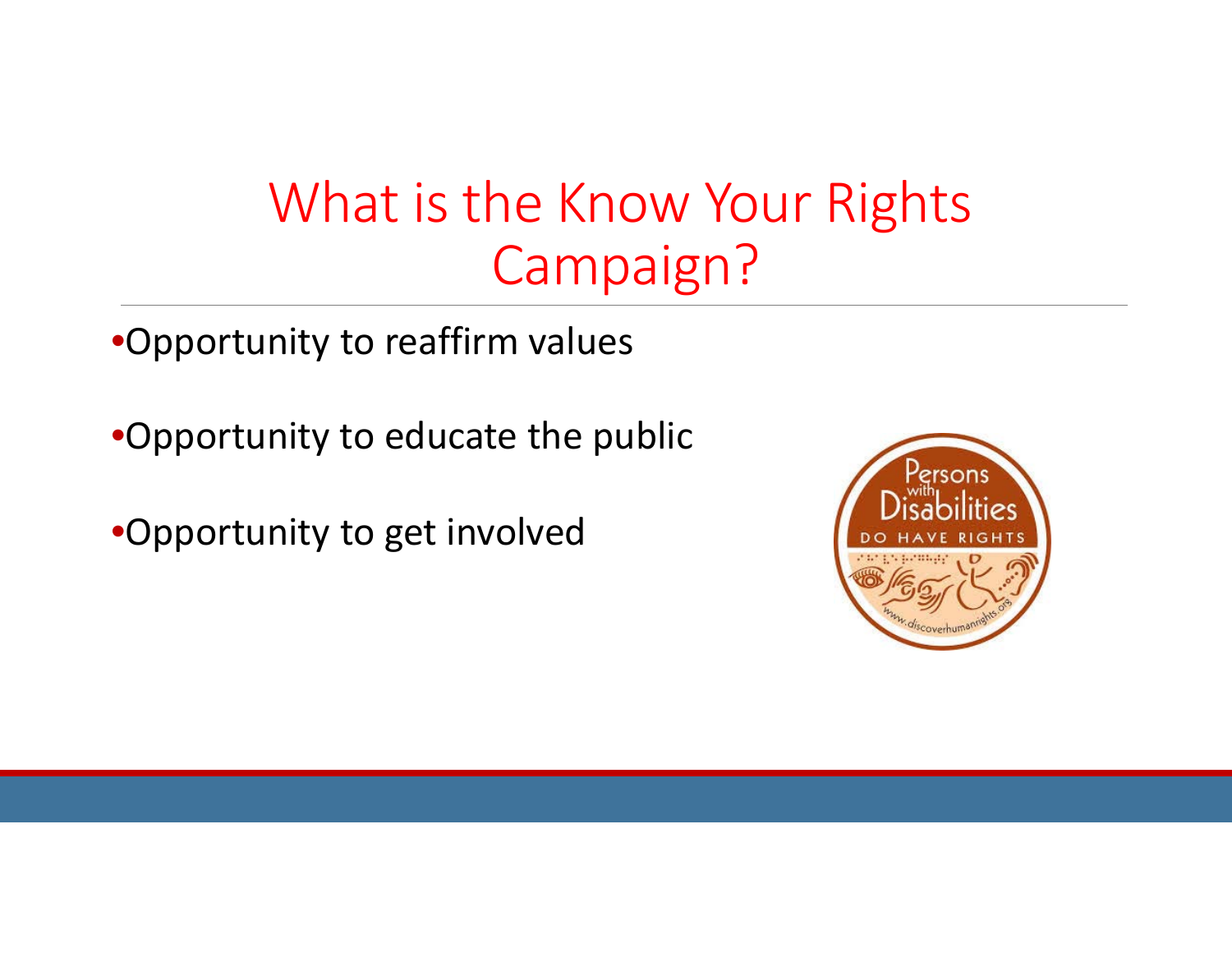## Why is the Know Your Rights Campaign Important?

- •Social responsibility
- •Community
- •Rights
- •Equality
- •Humanity

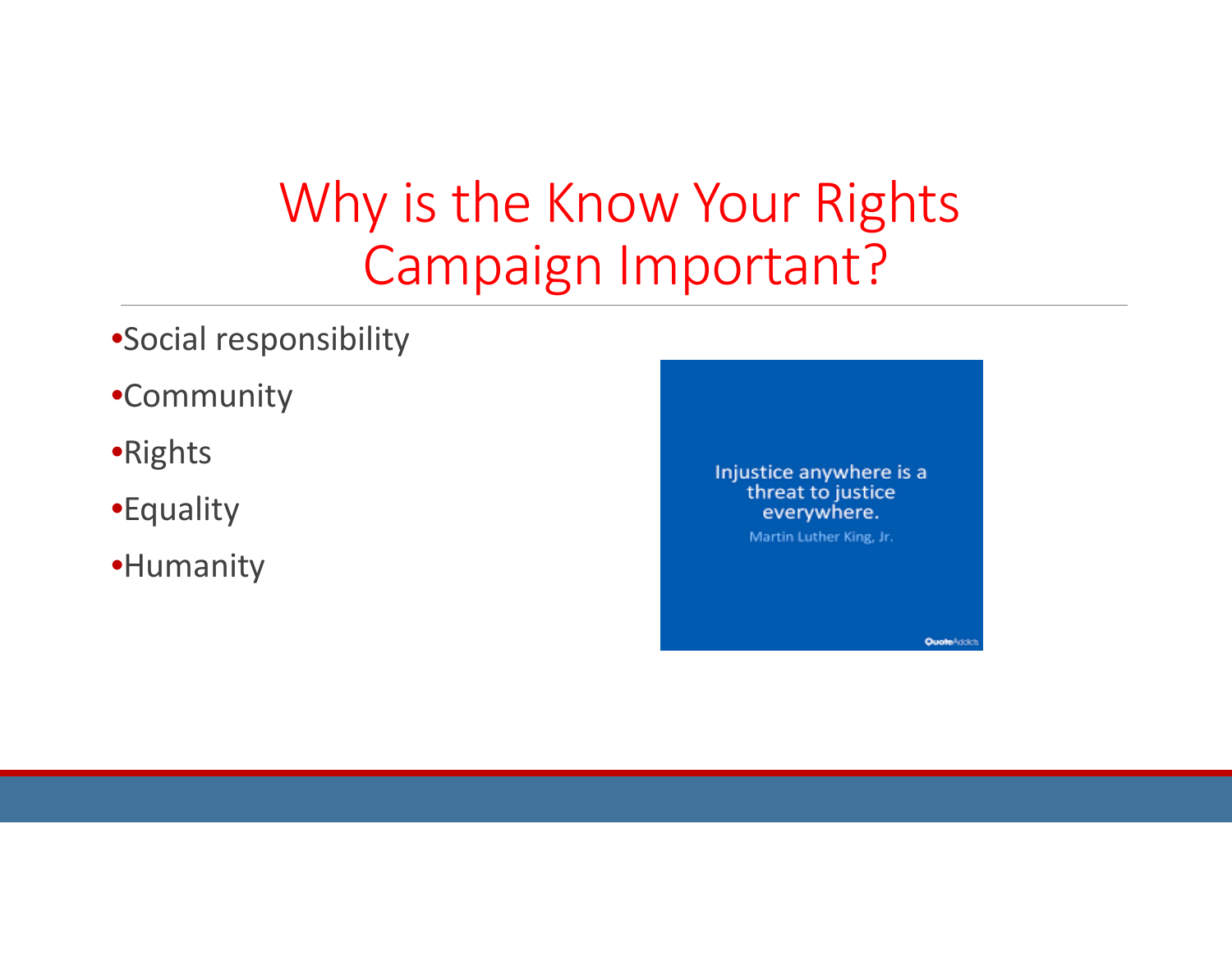# Why is the Know Your Rights Campaign Important?



- People have the right to:
- •be treated as equals
- •choose where they live
- •work
- •get married
- •vote
- •be part of their community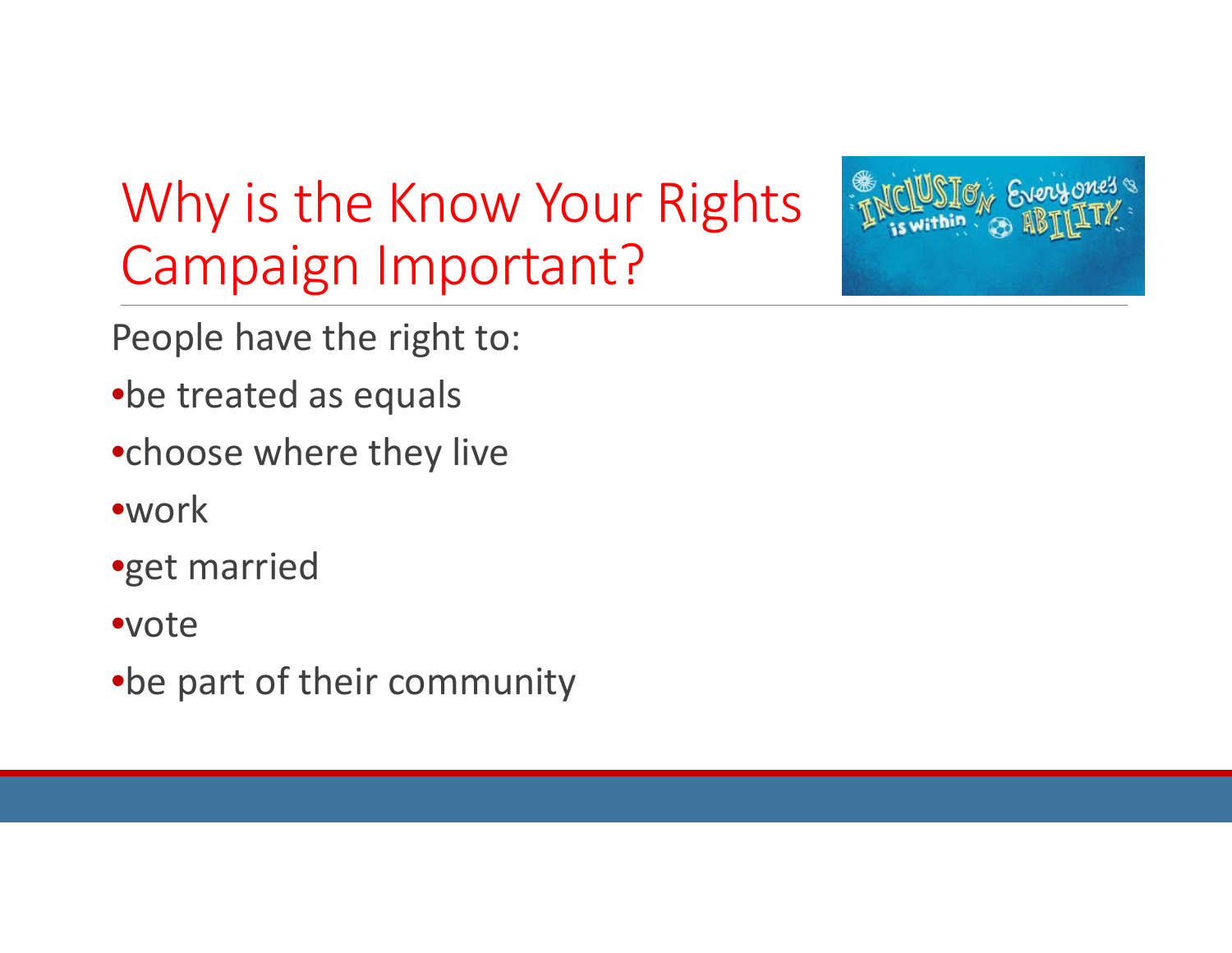Why is the Know Your Rights Campaign Important?

The best way to learn how to be in the community is to be in the community with people without disabilities.

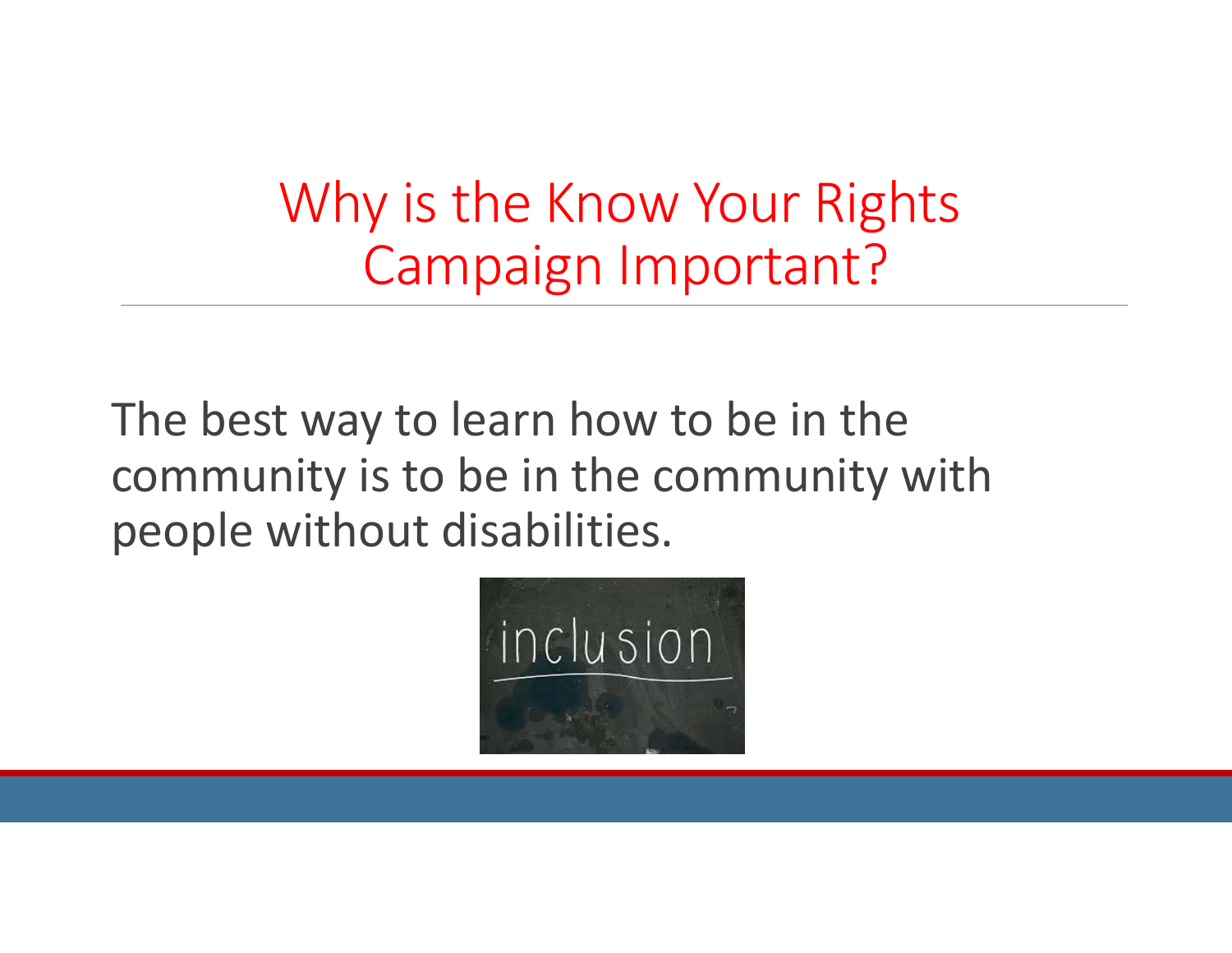#### Why is NM promoting the Know Your Rights Campaign?

- •Reaffirm commitment to best practice for people
- •Invitation for advocates and stakeholders to take action (We Need You!)
- •It's the right thing to do!
- •Supports inclusion and integration of people with disabilities in the community
- •Builds on decades of disability policy
- •Important step in forward in federal policy such as the CMS<br>HCBS Final Rule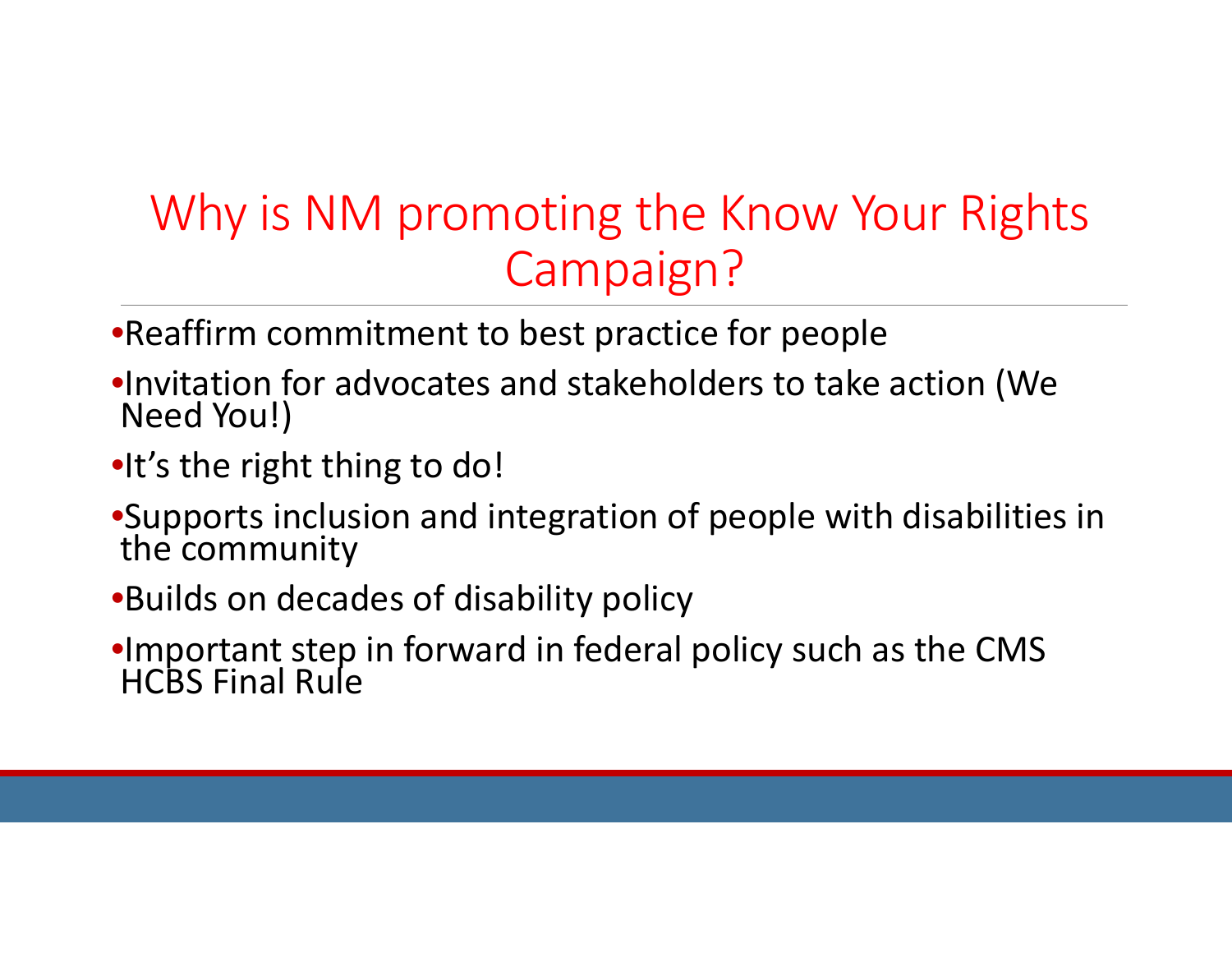How is the Know Your Rights Campaign linked to the CMS Final Rule: HCBS Settings Requirements?

- The Know Your Rights Campaign AND the CMS Final Rule: HCBS Settings Requirements provide opportunities for individuals to:
- •engage in community life
- •have access to the community
- •control their personal resources
- •seek employment and work in competitive settings
- •make informed choices about their lives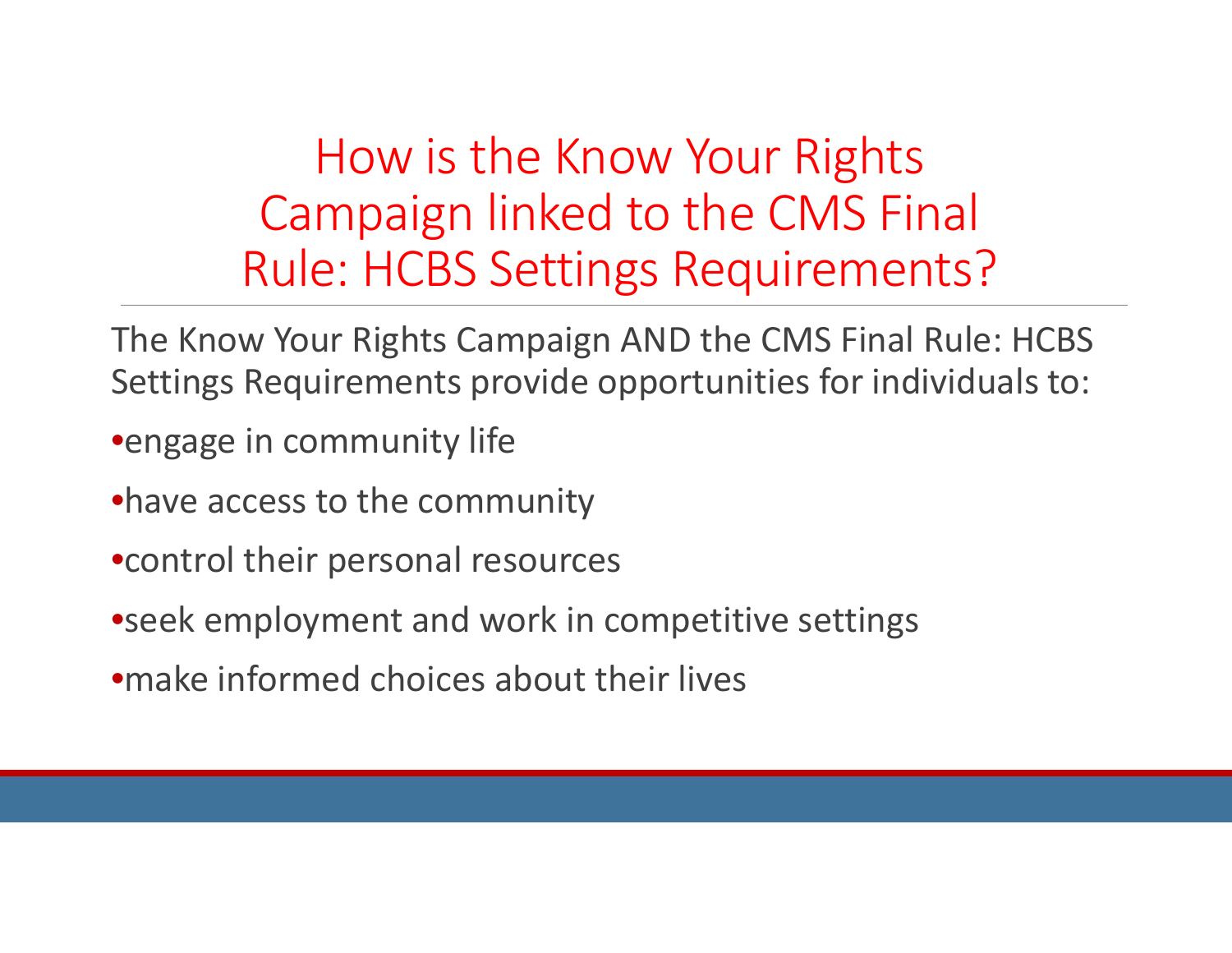# What is the CMS Final Rule?

Provides impetus to move states HCBS systems closer to:

- •the reality of person centered practices
- •full inclusion
- •integration into the community



This rule is about human and civil rights for people.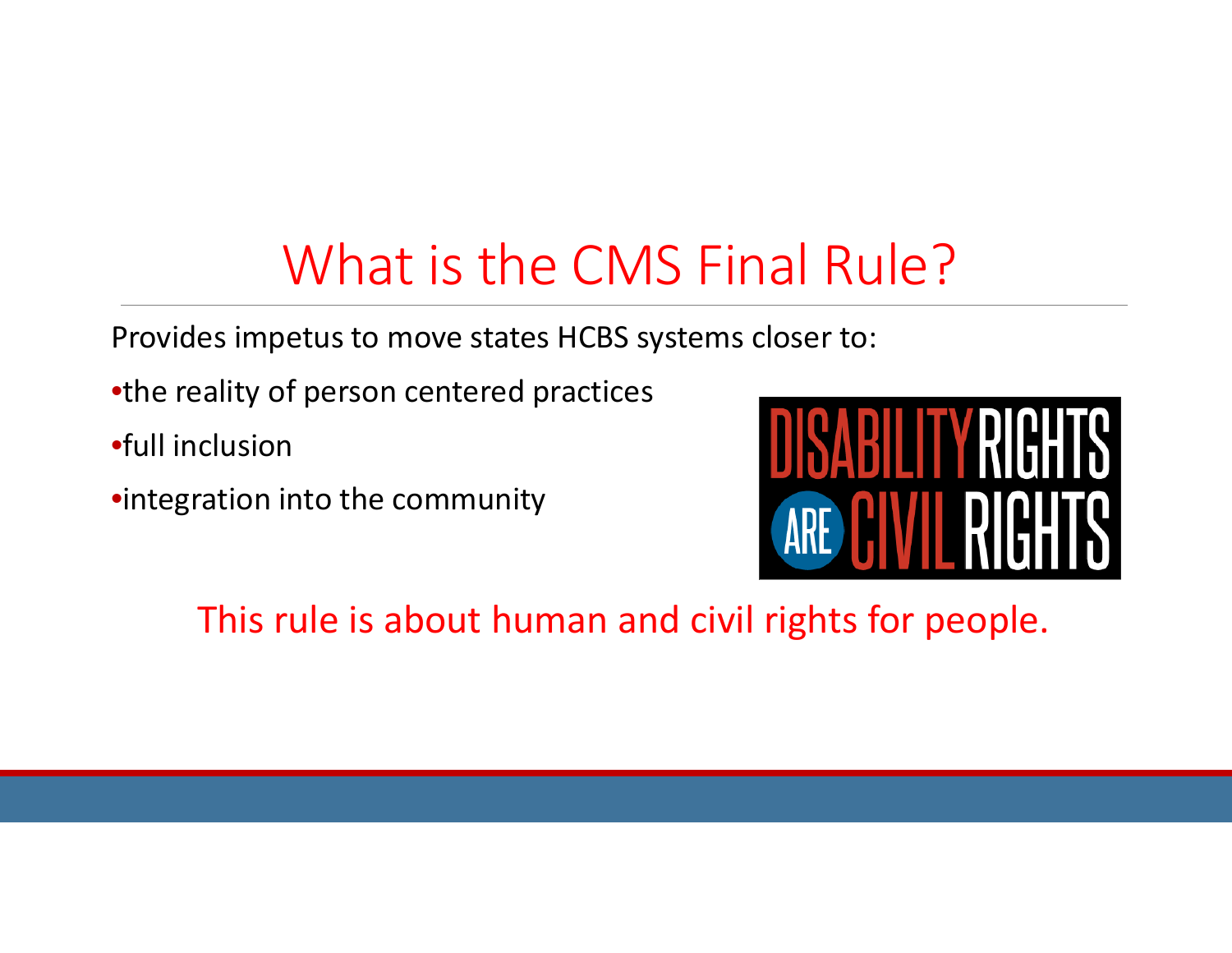#### Settings that may ISOLATE-Not allowed

 $\Box$  Setting is designed specifically for people with disabilities, or certain people with a certain type of disability

 $\Box$  People in settings are people with disabilities or staff that provides services to them

**Quittle or no interaction with the broader community**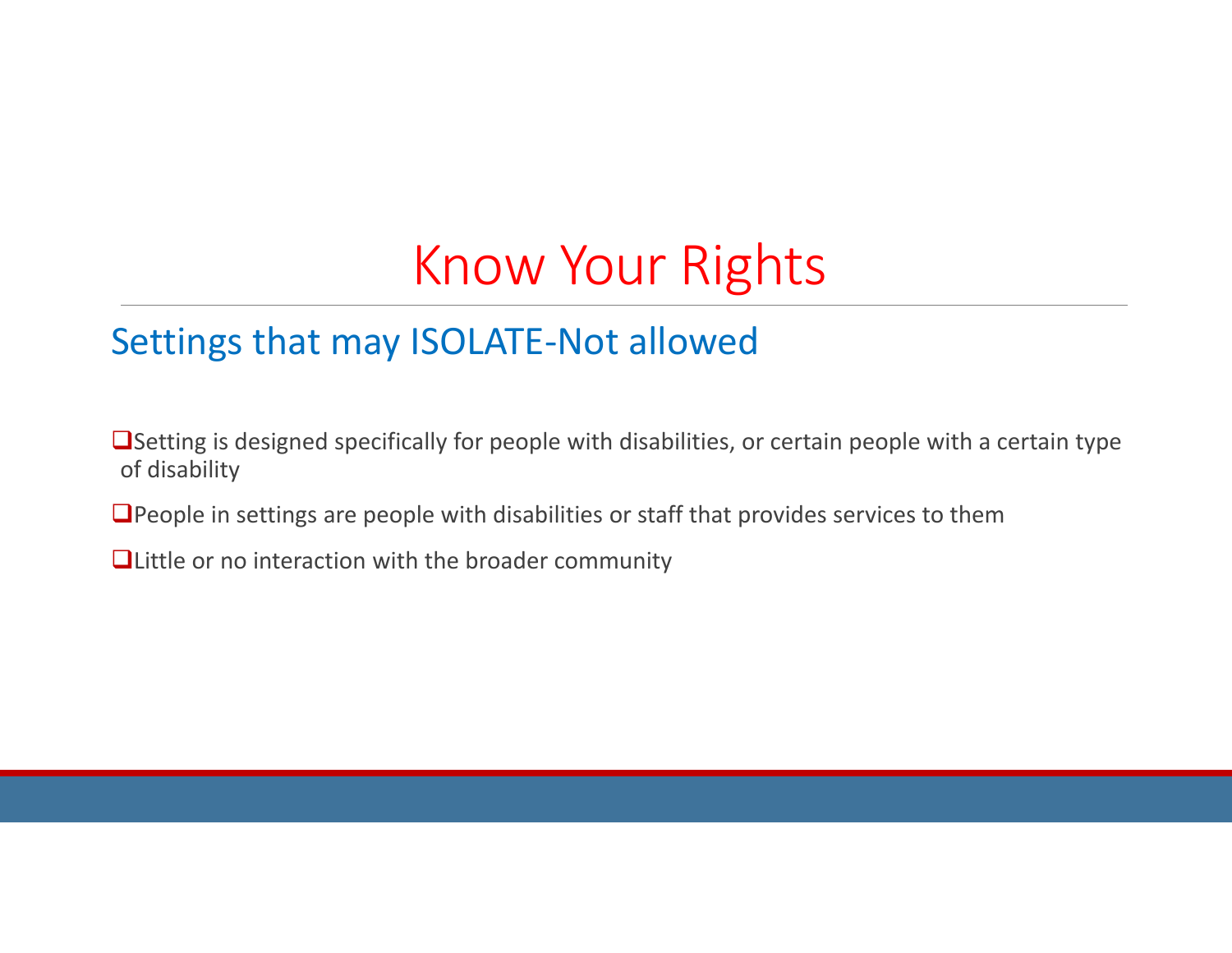#### Person-Centered Planning

- 1. Person is at the center of the process and consulted throughout the process
- 2. Person chooses who to involve in the process
- 3. Person chooses the settings and timing of meetings
- 4. Looks at the quality of life a person can have with whatever support they need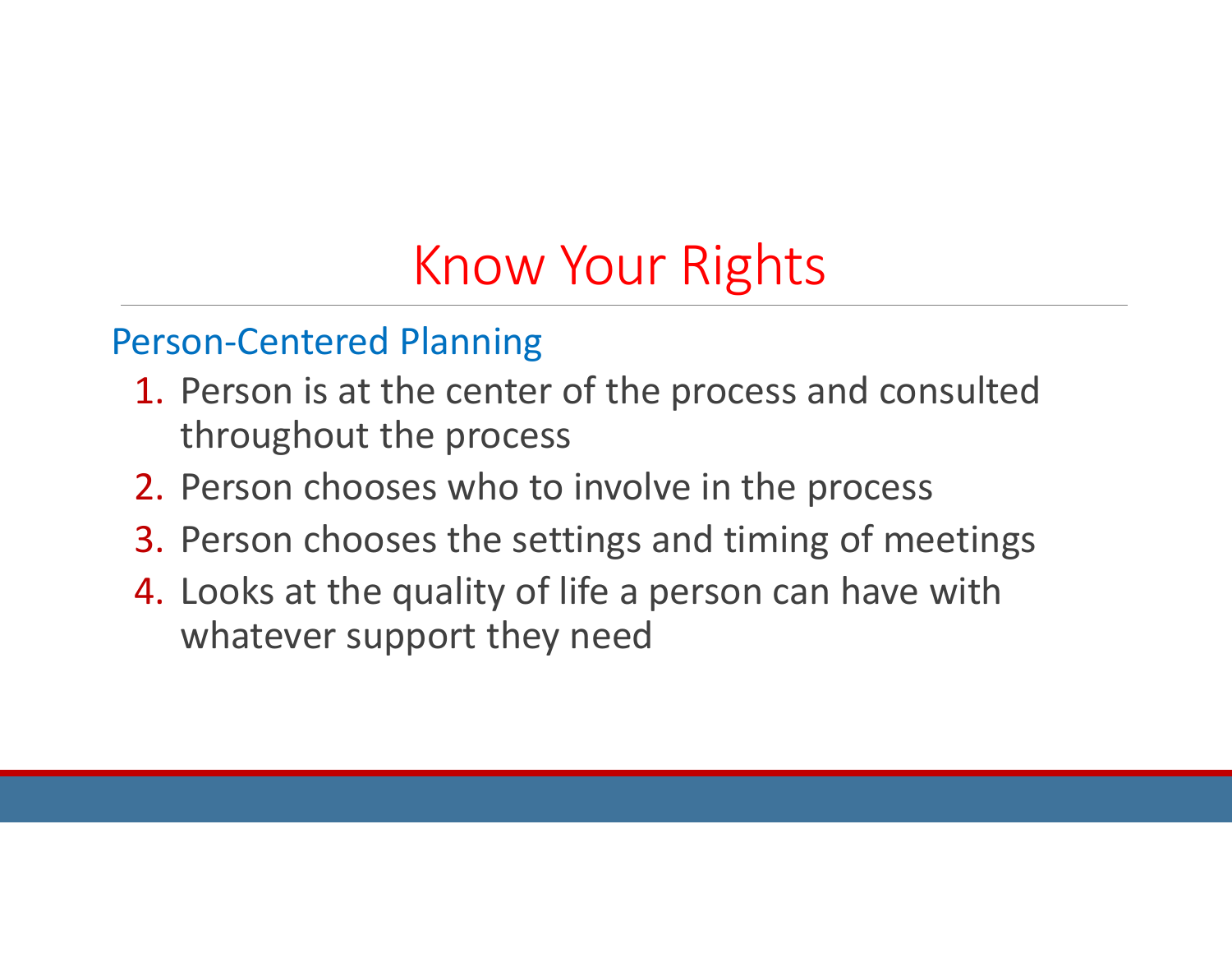#### Person-Centered Planning

- 1. Emphasizes personhood, citizenship & developmental potential
- 2. Begins with assumption a person wants to have friends, prefers freedom to captivity, wants a decent place to live,<br>wants a chance to contribute, and wants to be included in a community rather then be excluded from it.
- 3. Helps create and maintain meaningful connections with people who are not paid to help them
- 4. It means people with IDD don't need to change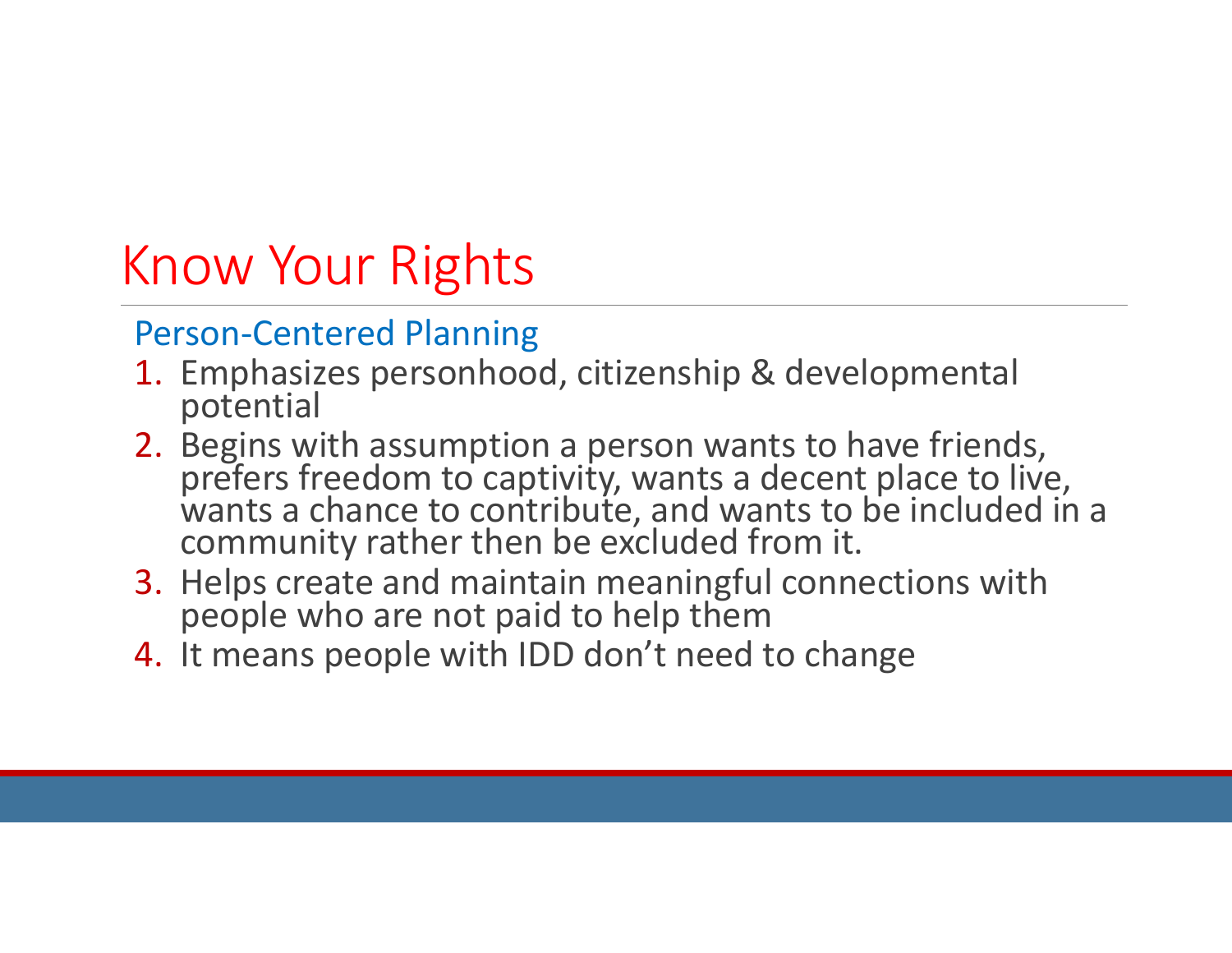#### Person-Centered Plans

•Result in actions about life and what is possible, not about services and what's available

•Reflects what is important to the person, their capabilities, and what support is required

•Results in ongoing listening, learning and further action

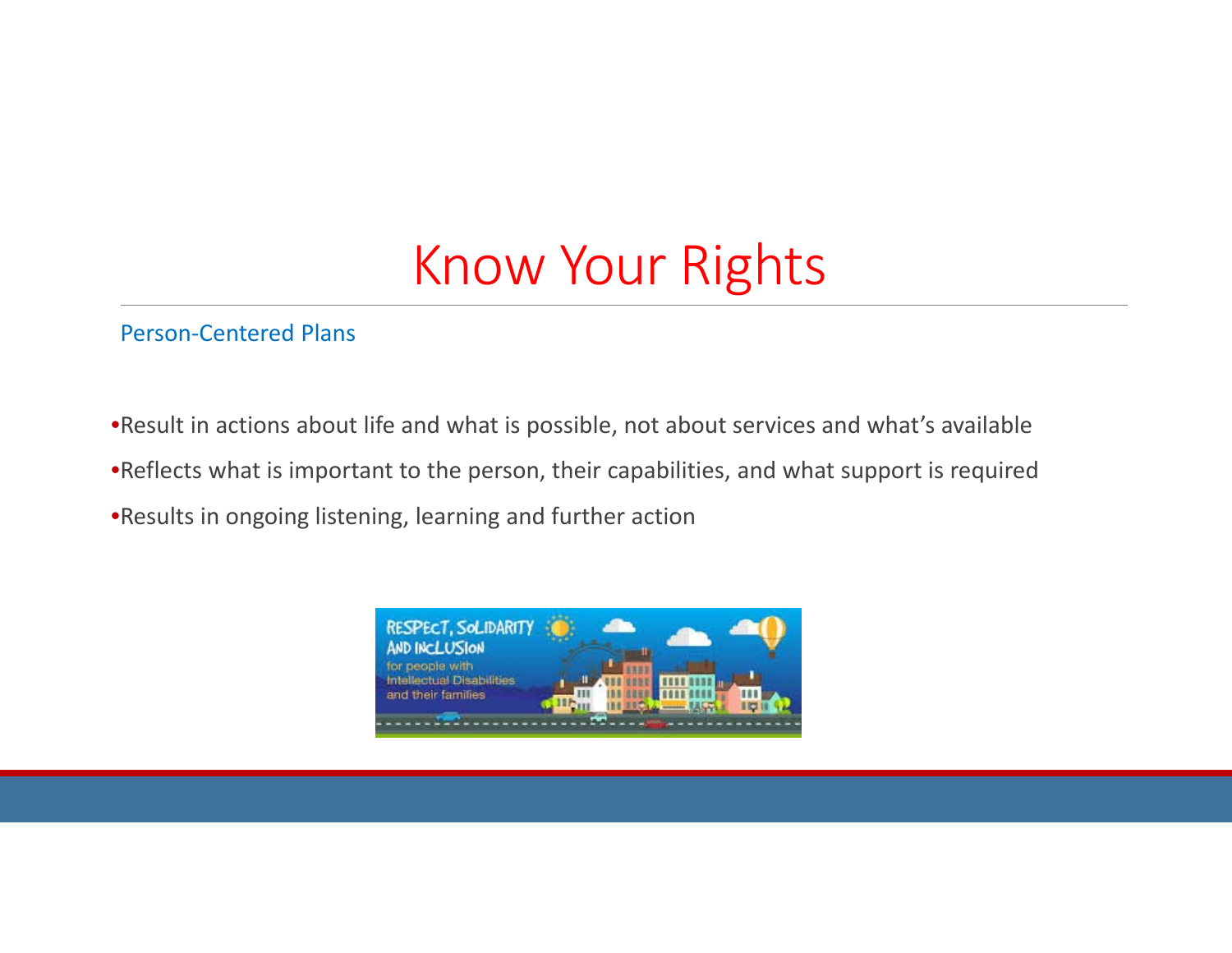Together we provide information so people have knowledge about their rights.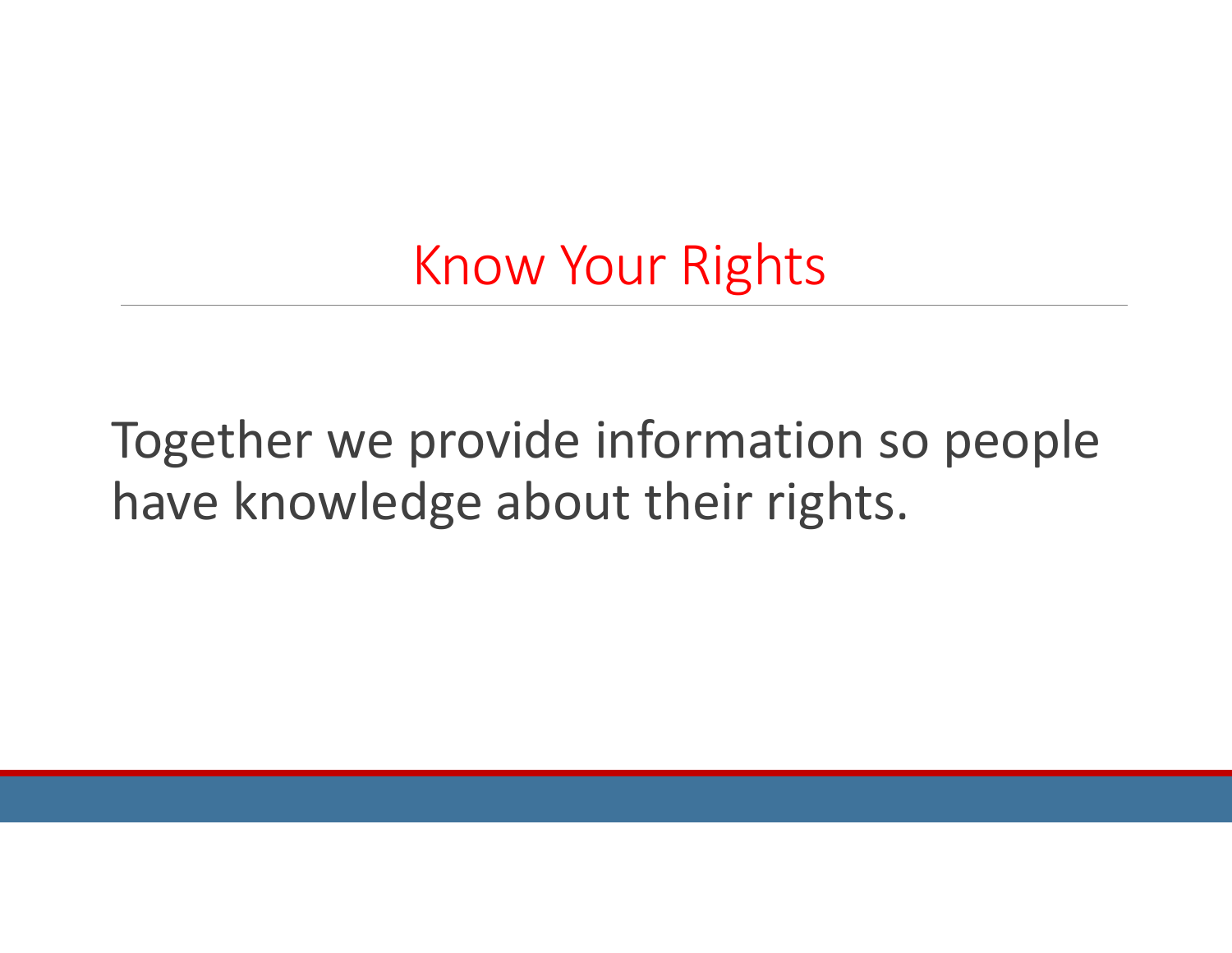#### Information + Knowledge = POWER

People have the right to INFORMED CHOICE:

- •Make decisions based on their own set of values
- •Ensure people have information to make their own decisions
- •Emphasize doing things for themselves
- •Make decisions about the actions that affect them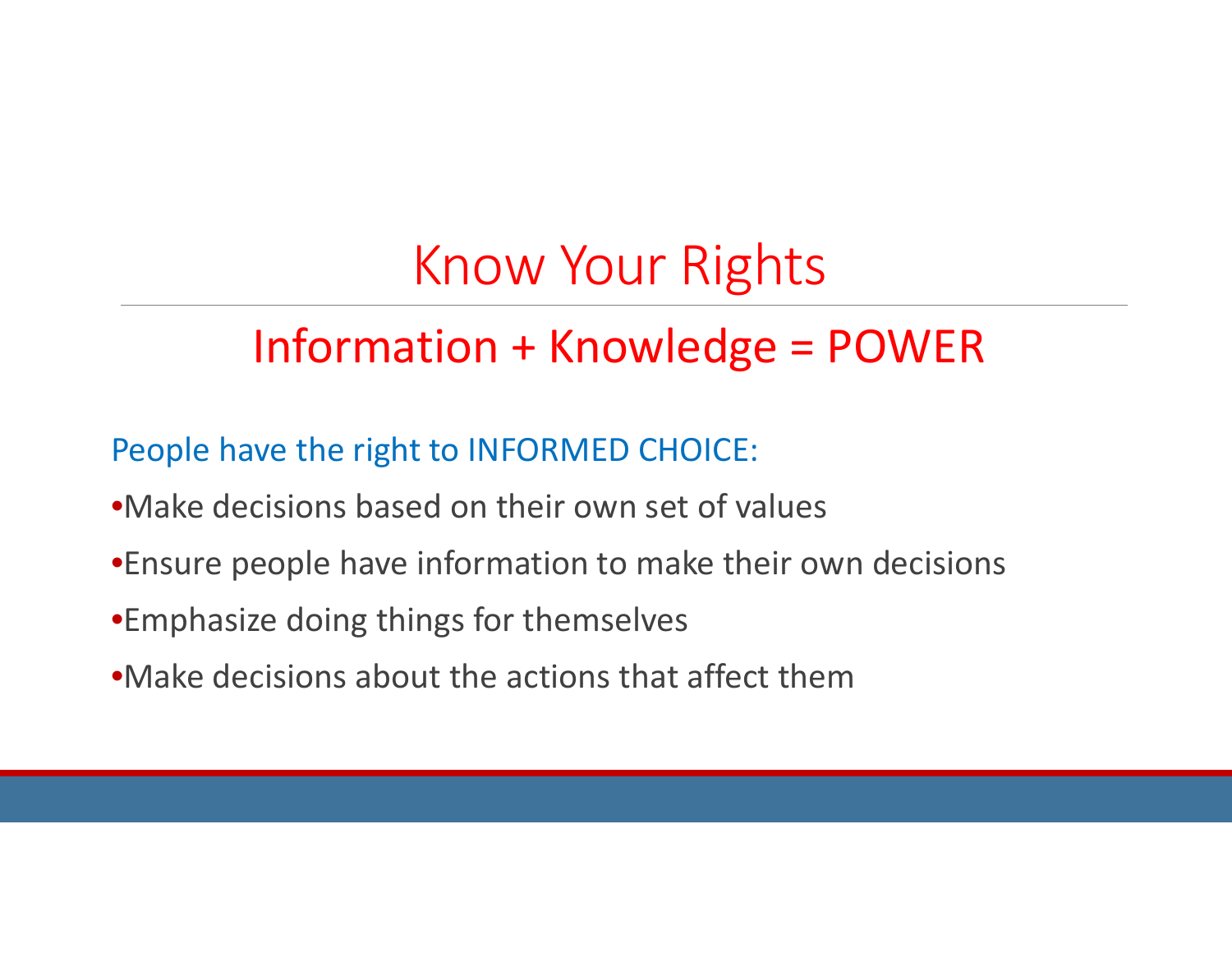# Voices from our community

- **\*** Kelly Wright-Community Inclusion Coordinator, DDSD
- Lisa Rossignol-Healthcare Liaison, Parents Reaching Out
- Matt Heady-Self-Advocate
- $\dots$  Jason Gordon-Litigation Manager, Disability Rights NM

What do you imagine life to look like for YOU if people with IDD had full community access?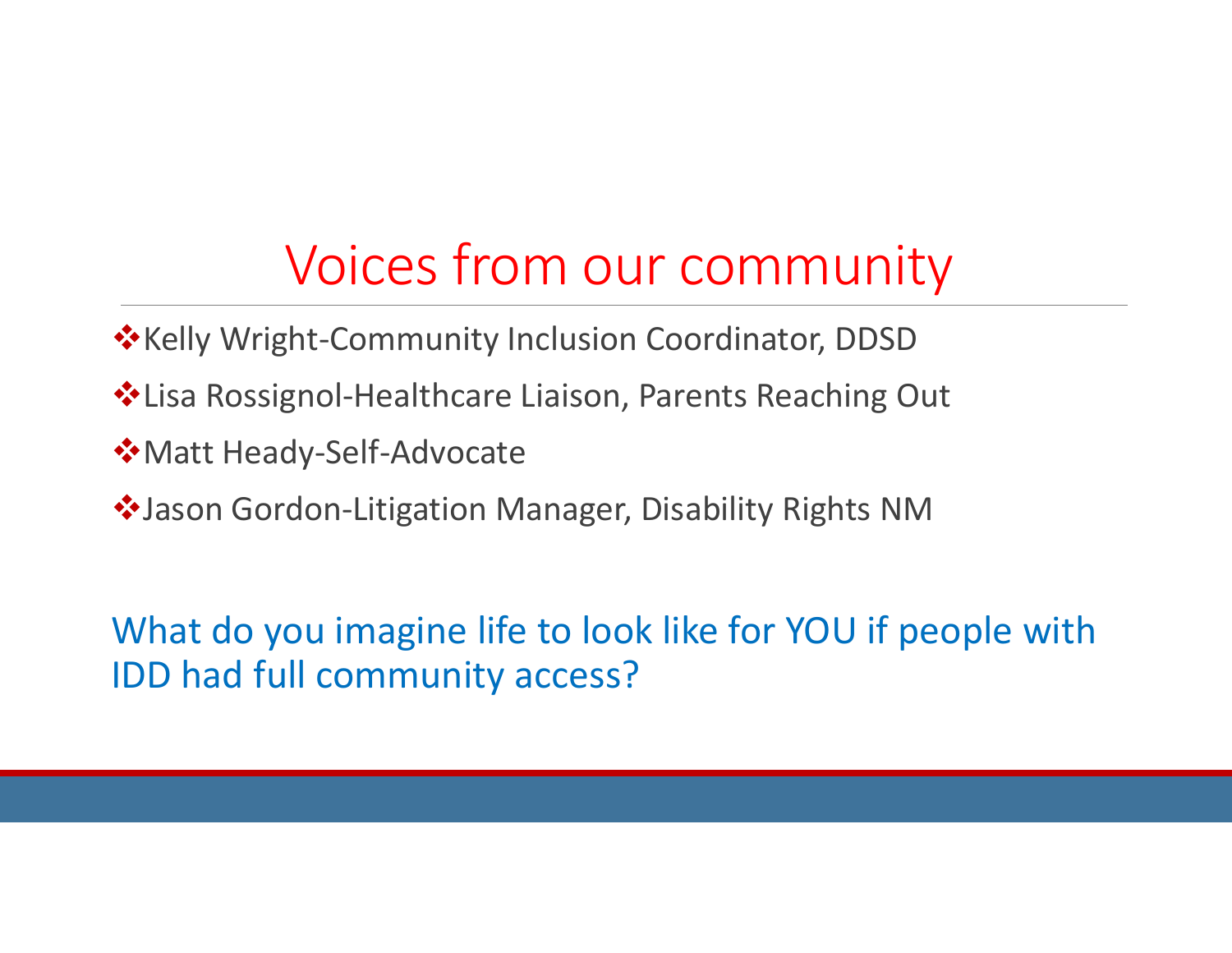#### NO MORE

Only being offered disability-specific supports and services House rulesBeing grouped on agency-controlled outings Living with people you don't want to Sheltered workshops Being denied employment due to disabilities Being denied relationships or adult activities Being treated like a child Being denied access to healthcare Being labeled as a disability instead of a person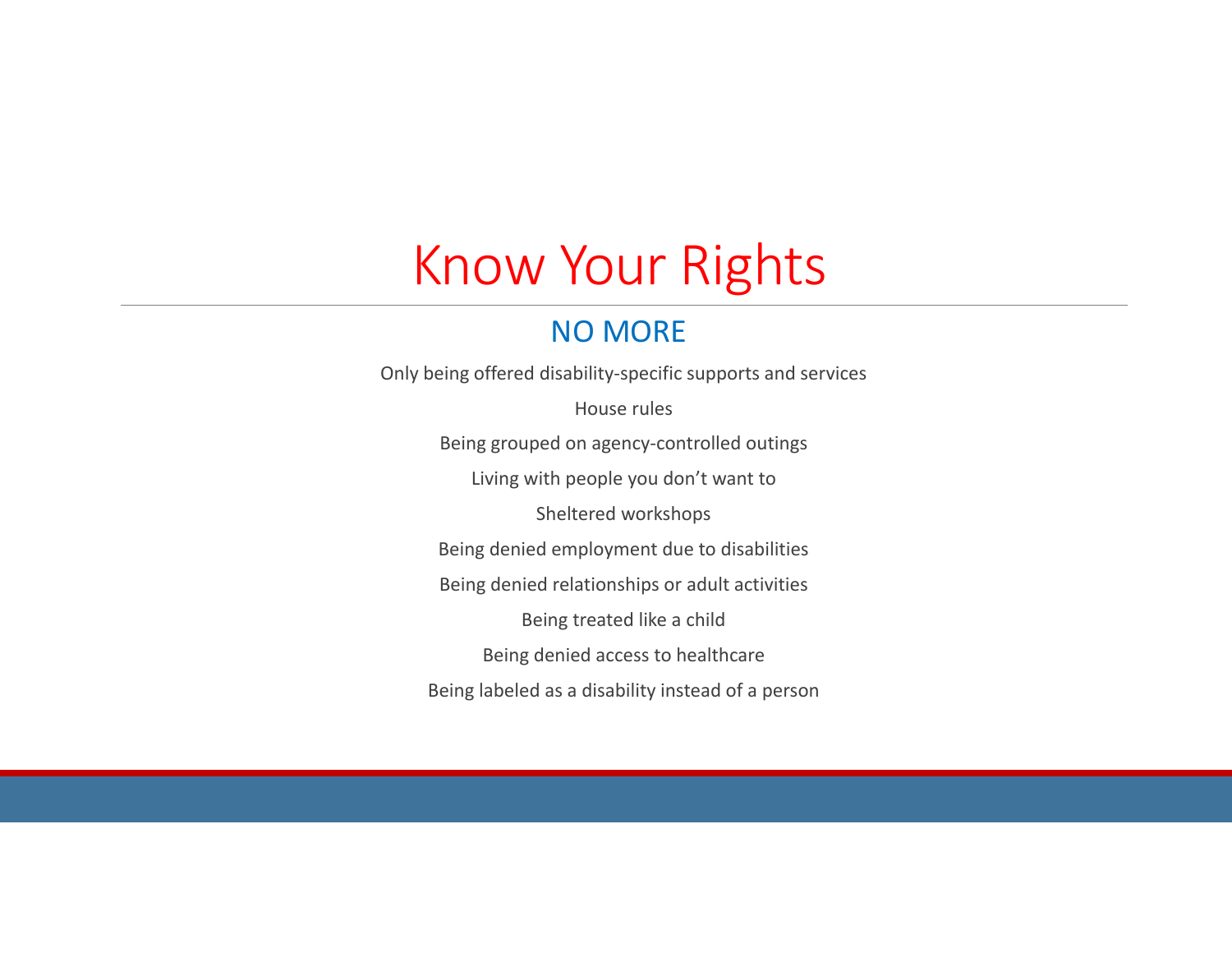#### WE WANT MORE:

Awareness

People having a voice and being heard People being seen as people and not a disability People talking, working, and playing alongside each other Healthier people Having more happiness and fulfillment in life

People being more self-sufficient and less dependent on systems and paid staff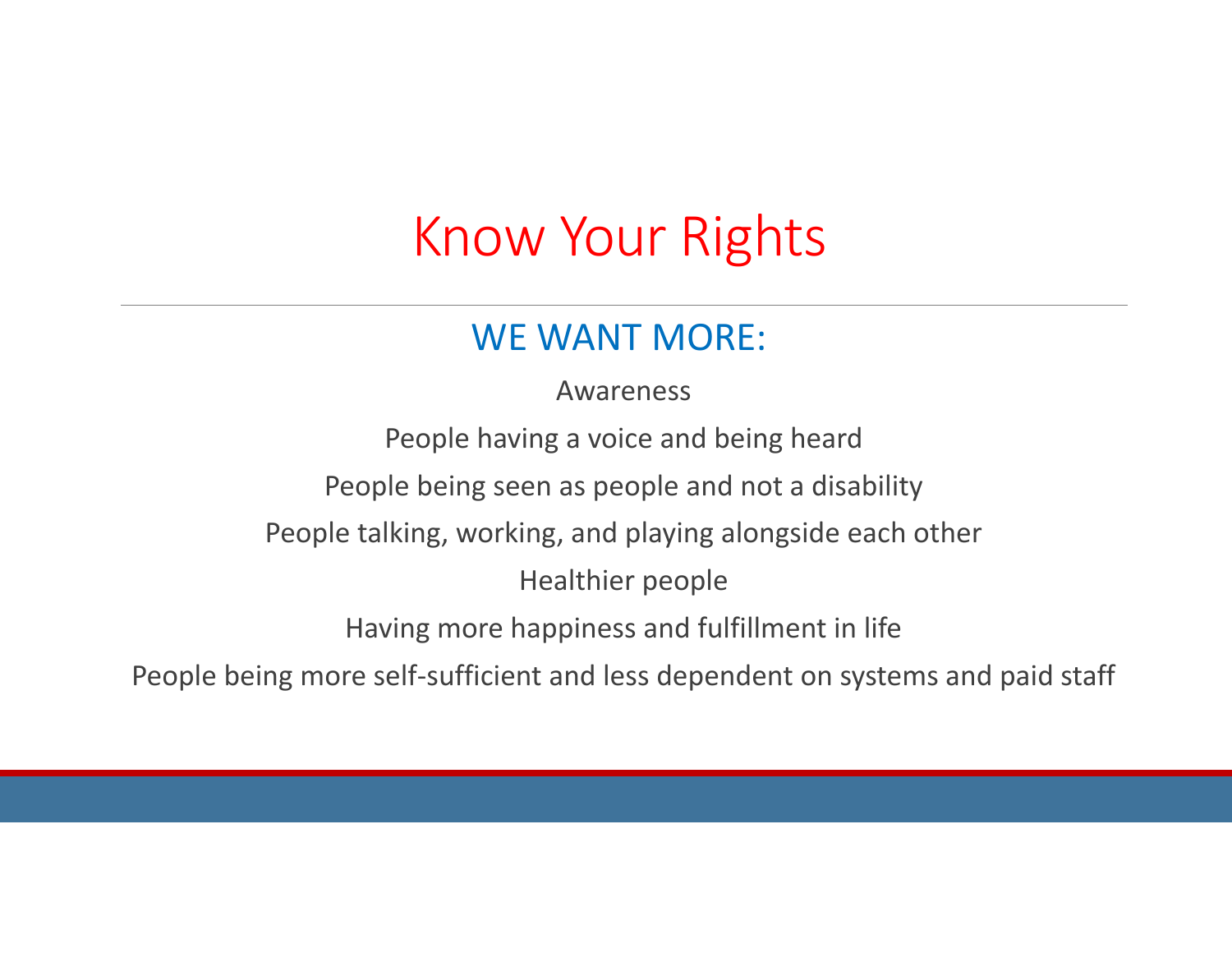#### WE WANT MORE:

Increased values and social rolesEqual opportunity Making your own decisions Housing stability and independent living Individual choice

Treated like everyone else-no more bullying, isolation and fear of people with IDD

Diverse communities create more opportunity for people to help each other directly and are better places for everyone to live.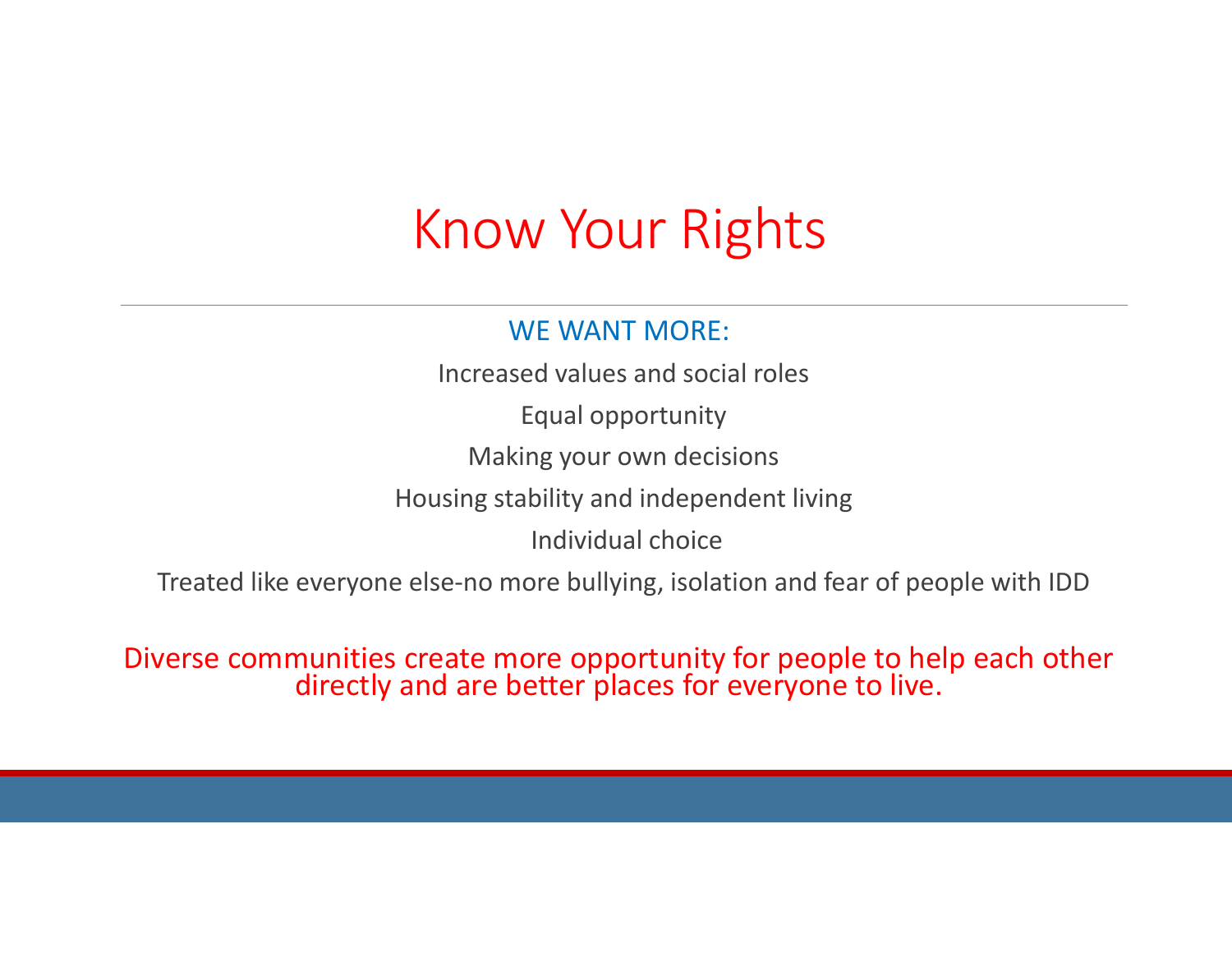# How do you see me?

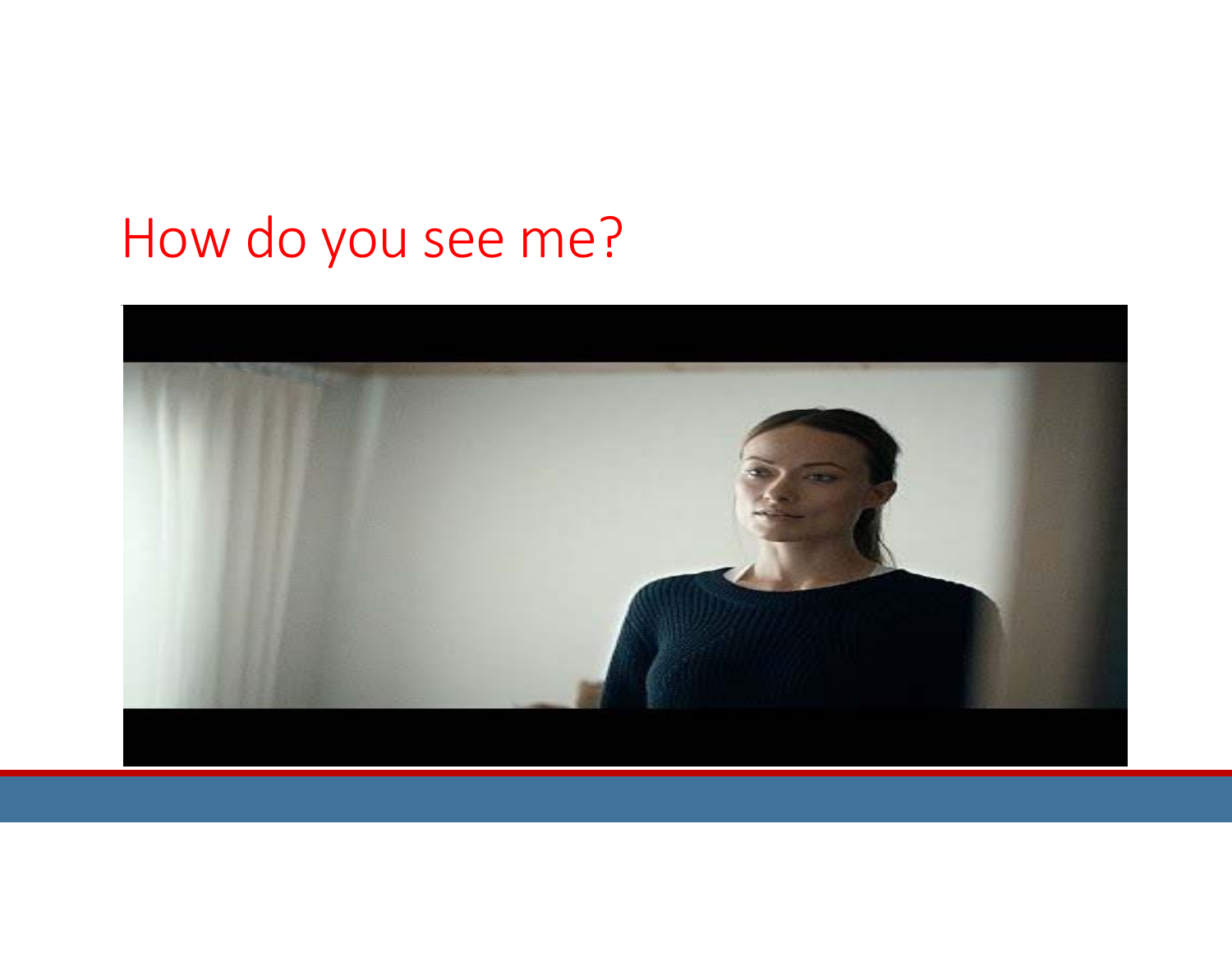### More alike than different

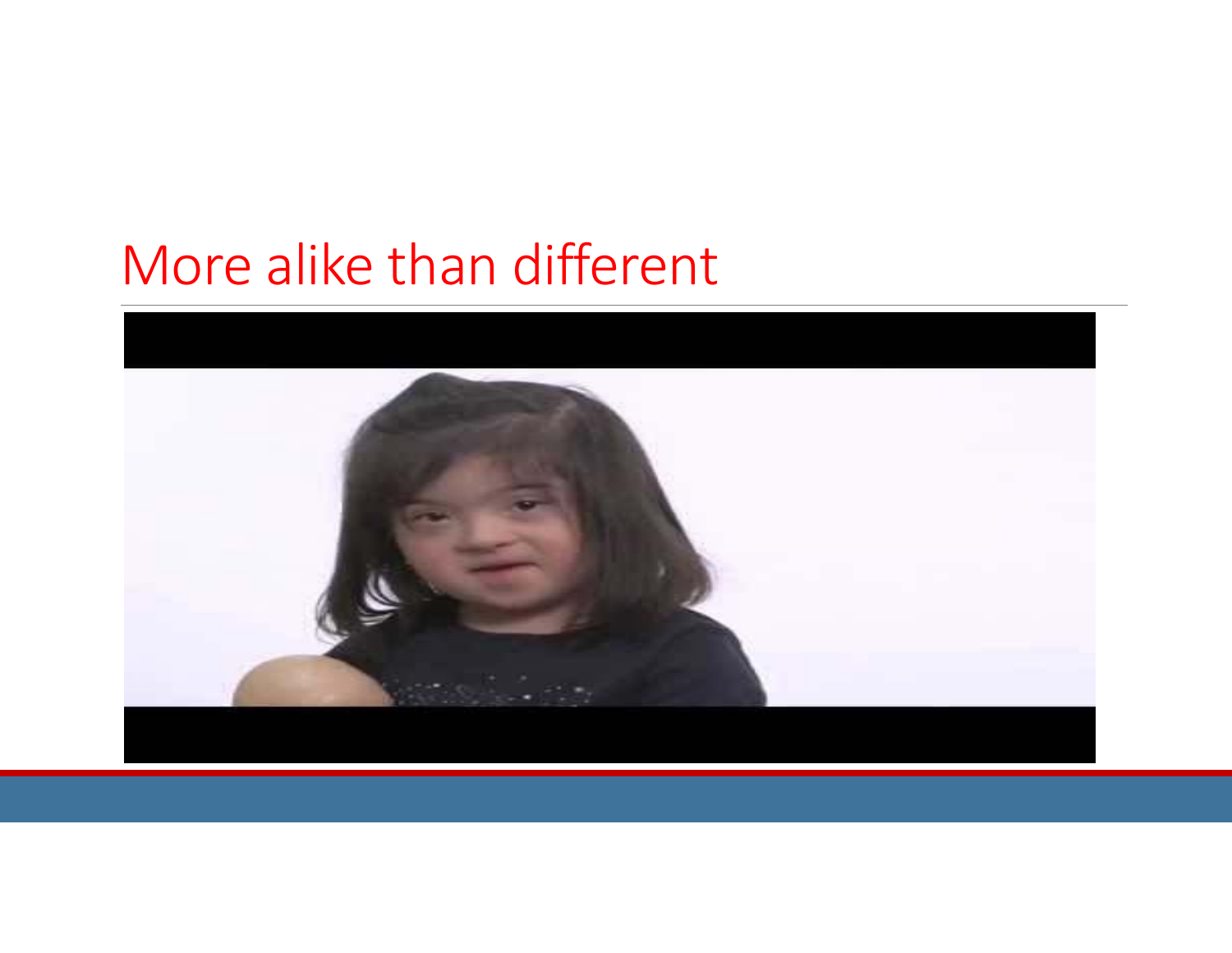#### Make Change Happen!!

- •Get involved
- •Educate yourself and your family
- •Educate your community
- •Share your experiences and feedback
- •Help ensure NM efforts lead to positive systems change
- •Be an advocate for choice and full inclusion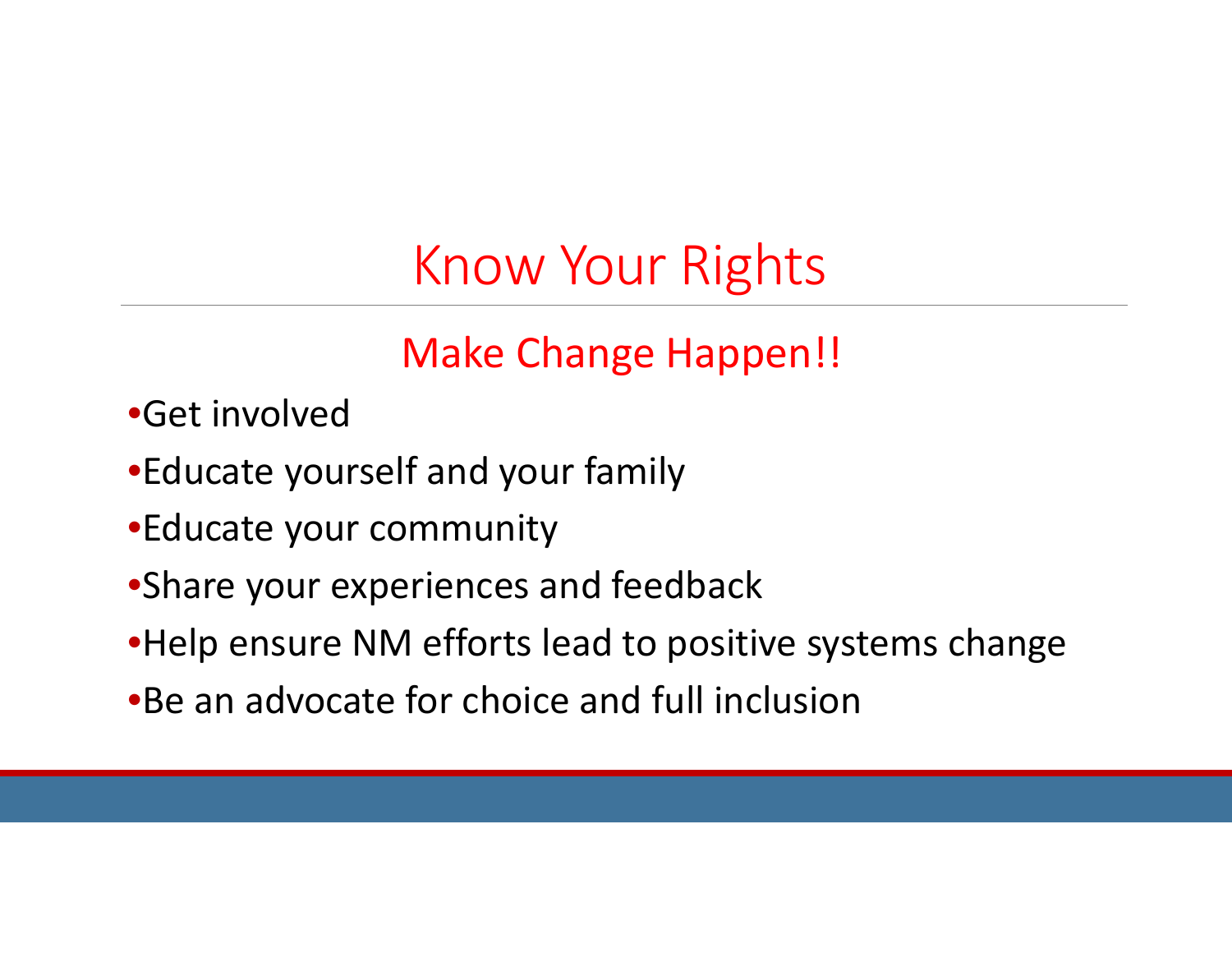#### Resources

- 1.HCBS Settings Rules: How to Advocate for Truly Integrated Community Settings (Unabridged)-HCBS Advocacy Coalition. http://hcbsadvocacy.org/national-resources/
- 2.The Medicaid Home and Community Based Services Settings Rules: What You Should Know!-HCBS Advocacy Coalition. http://hcbsadvocacy.org/national-resources/
- 3.The Home and Community-Based Settings Rule: What Does it Mean for You?, http://hcbsadvocacy.org/national-resources/
- 4.World Down's Syndrome Day-https://youtu.be/YhCEoL1pics, https://www.youtube.com/watch?v=k65kwvFG4sY, https://worlddownsyndromeday.org/
- 5.Rooted in Rights-https://youtu.be/IhFu8R8lsxc, http://www.rootedinrights.org/
- 6.https://www.medicaid.gov/Medicaid-CHIP-Program-Information/By-Topics/Long-Term-Services-and- Supports/Home-and-Community-Based-Services/Home-and-Community-Based-Services.html
- 7.Change Your Life With Human Rights (Harvard Project on Disability), https://worlddownsyndromeday.org/